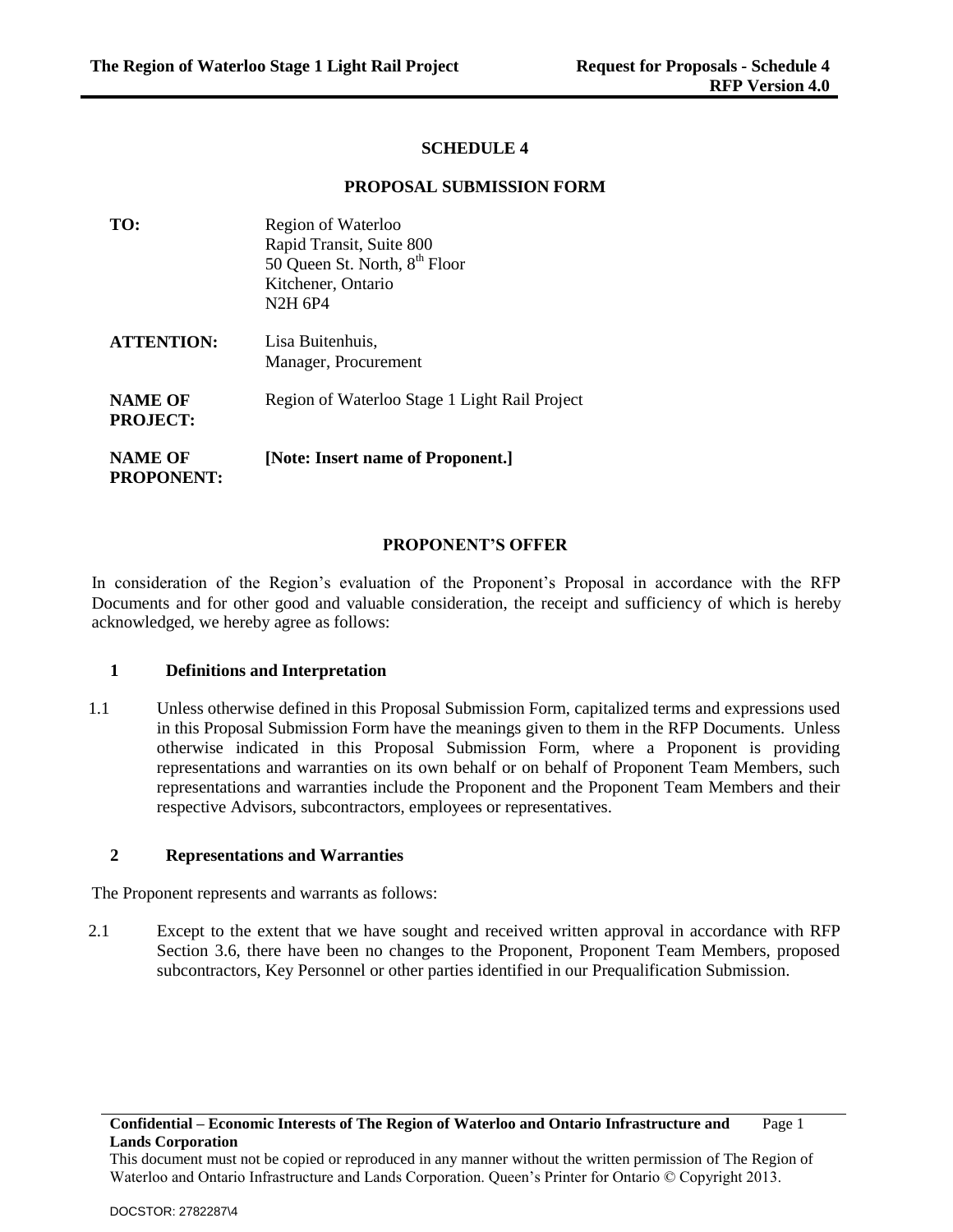- 2.2 There have been no changes in circumstance that could have a material adverse effect on an Identified Proponent Party in a way which could impair the Proponent's ability to perform the obligations under the Project Agreement.
- 2.3 The Proponent has not, and to the best of our knowledge, our Proponent Team Members and Advisors have not, engaged directly or indirectly in any form of political or other lobbying, of any kind whatsoever, to influence the outcome of this RFP Process in contravention of RFP Section 3.3.2.
- 2.4 The Proponent has, and to the best of our knowledge, our Proponent Team Members and Advisors have, complied fully with RFP Section 3.3.4. We confirm that:
	- (a) we have not discussed or communicated, directly or indirectly, with any other Proponent, any information whatsoever regarding the preparation of the Proponent's Proposal or the Proposal of the other Proponent in a way that would contravene Applicable Law; and
	- (b) we have prepared and submitted our Proposal independently and without connection, knowledge, comparison of information or arrangement, direct or indirect, with any other Proponent.
- 2.5 We have and, to the best of our knowledge, our Proponent Team Members and Advisors have complied fully with RFP Sections 3.3.3, 3.8.3, 3.8.4(2) and the provisions of any confidentiality agreement entered into in connection with the RFP Process.
- 2.6 Except as listed in Section 5 of this Proposal Submission Form, we:
	- (a) have not received Confidential Information of the Region that is relevant to the Project and that was not received through this RFP Process from the Region; and
	- (b) do not have an actual or perceived Conflict of Interest in respect of this Project.
- 2.7 At the time of submitting our Proposal, the Proponent and each Proponent Team Member is in full compliance with all tax statutes administered by the Ministry of Finance for Ontario and that, in particular, all returns required to be filed under all provincial tax statutes have been paid or satisfactory arrangements for their payment have been made and maintained.
- 2.8 Our Proposal is based on and relies solely upon our own examinations, knowledge, information, judgement, and investigations and not upon any statement, representation, investigation or information made or provided by the Region whether provided in the Data Room or in any other way whatsoever.
- 2.9 We have made ourselves familiar with all existing collective agreements, pension requirements, applicable labour provincial legislation and jurisprudence and rulings of the Ontario Labour Relations Board as they relate to or may affect the performance, including cost of performance, of the Project Agreement.

This document must not be copied or reproduced in any manner without the written permission of The Region of Waterloo and Ontario Infrastructure and Lands Corporation. Queen's Printer for Ontario © Copyright 2013.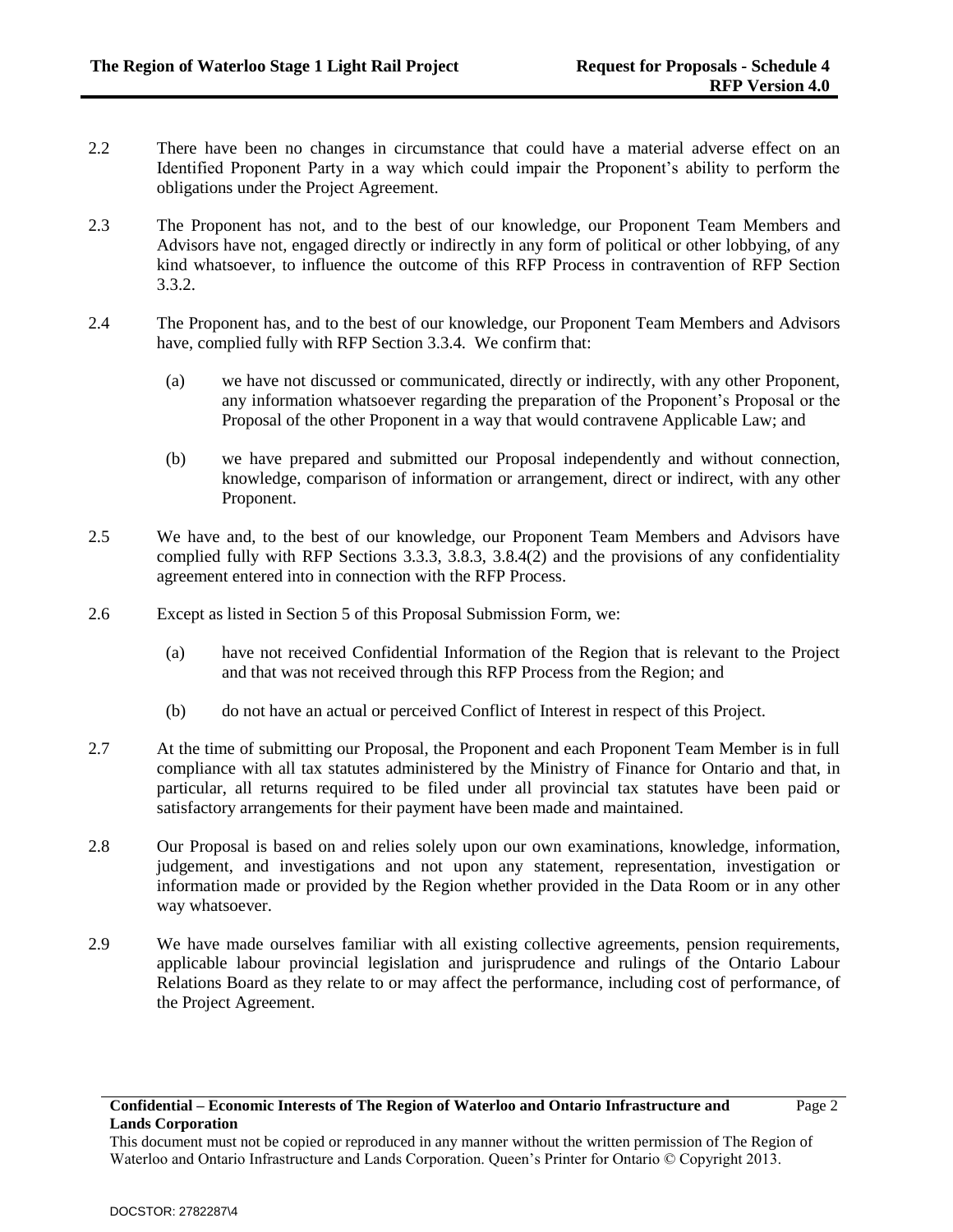- 2.10 We have obtained tax advice from our own advisors and experts, including obtaining any advance interpretations or rulings that we consider appropriate or necessary in relation to the Project or Project Agreement.
- 2.11 This Proposal Submission Form has not been modified except to complete the required information.
- 2.12 We have made the necessary inquiries of our Team Members and Key Individuals in connection with the matters set out in this Schedule 4 and as set out in Schedule 5 – Proponent Team Member Declaration Form and Schedule 5A - Certificate of Officer of Proponent Team Member.

## **3 RFP Terms And Conditions Binding**

- 3.1 By submitting this offer the Proponent and each of the Proponent Team Members agree to be bound by, and to comply with, and we confirm that we and each of our Proponent Team Members have complied with, the terms and conditions of the RFP Documents and acknowledge and agree that if we submit a Proposal without material deviations (or the Region chooses to waive a material deviation), in accordance with the RFP Documents requirements, a "bidding contract" (often referred to as Contract A) is created between the Proponent and the Region. The terms and conditions of the "bidding contract" are set out in the RFP.
- 3.2 We acknowledge and agree that this offer is irrevocable in accordance with the terms and conditions of the RFP Documents.
- 3.3 The Proponent acknowledges and agrees that its name and the name of each Prime Team Member will be made available to the public by Region.
- 3.4 We confirm that our Proposal is based on the terms and conditions of the RFP Documents and that the Proponent's Price, as set out in our Price Submission Form is based on the RFP Documents. We acknowledge and agree that the Region may, in its sole discretion, accept the Proponent's Proposal as submitted without negotiation or revision and without acceptance of any of the Proponent's Innovation Submissions, Preferred Innovation Submissions or variances.
- 3.5 We acknowledge and agree that our Proposal is irrevocable until the expiration of the Proposal Validity Period (or the extended Proposal Validity Period, as applicable) despite any negotiations to revise the Project Agreement that may occur between the Proponent and the Region or between the Region and another Proponent.
- 3.6 We confirm that we have examined the RFP Documents in detail and have received all information and conducted all analysis that we deem necessary to submit our Proposal and we have received all pages of all documents constituting the RFP Documents.
- 3.7 We confirm that we have made all necessary inquiries with respect to Addenda issued by the Region, if any, and have ensured that we have received all Addenda to the RFP Documents that were issued.

This document must not be copied or reproduced in any manner without the written permission of The Region of Waterloo and Ontario Infrastructure and Lands Corporation. Queen's Printer for Ontario © Copyright 2013.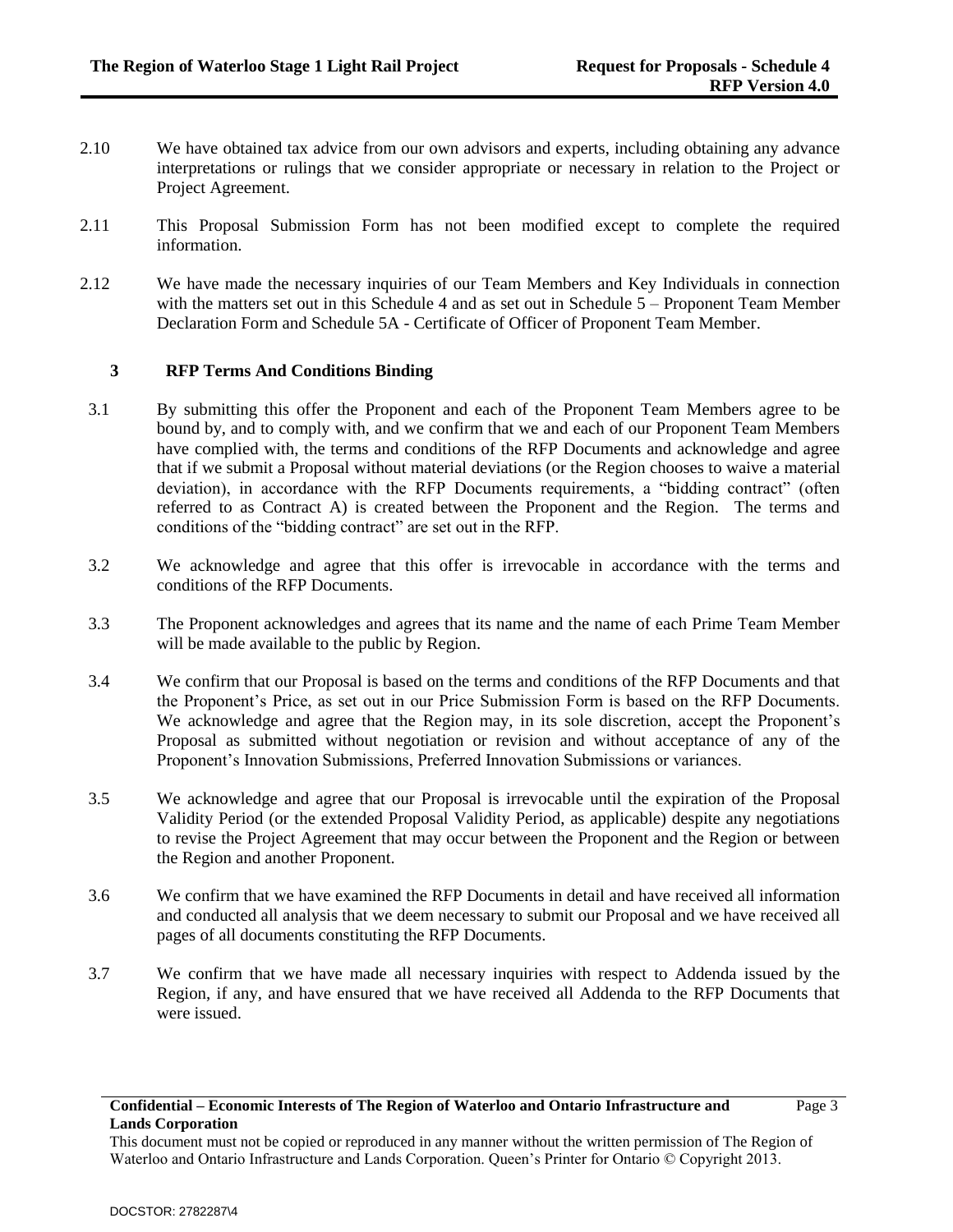- 3.8 We confirm that, in respect of each Innovation Submission and each Preferred Innovation Submission set out in our Proposal, we have listed all changes to the Proposal that would be required for that Innovation Submission or Preferred Innovation Submission, and we have provided any required revisions to the Proposal. If we have listed no required changes or provided no revisions to the Proposal in respect of any Innovation Submission or Preferred Innovation Submission, it means that no changes or revisions to the Proposal are required for that Innovation Submission or Preferred Innovation Submission. Except as expressly amended in the Innovation Submission or Preferred Innovation Submission, all provisions of the Proposal shall be considered incorporated into, and apply to, the proposed Innovation Submission or the proposed Preferred Innovation Submission, as applicable.
- 3.9 We confirm that all material impacts for each proposed Innovation Submission and each proposed Preferred Innovation Submission have been accounted for in the applicable Innovation Submission or Preferred Innovation Submission.
- 3.10 We confirm that our Financial Submission fully conforms with Section 2.0 of Part E of Part 2 of Schedule 3 of the RFP without deviation.

## **4 Preferred Proponent**

4.1 We acknowledge and agree that if we are identified as the Preferred Proponent in accordance with RFP Section 8.1, we will provide the Letter of Credit to the Region in accordance with RFP Section 9.1 and provide all documentation otherwise required by RFP Section 9.

### **5 Conflicts of Interest and Confidential Information**

- 5.1 The Proponent has made the necessary inquiries of its Proponent Team Members, Prime Team Members, and Key Personnel, as applicable, in connection with the matters set out in this Section 5 of this Proposal Submission Form and Schedule 5 – Proponent Team Member Declaration.
- 5.2 We confirm that, to the best of our knowledge, the following list represents a complete list of actual or potential Conflicts of Interest or any other type of unfair advantage in submitting the Proponent's Proposal:

This document must not be copied or reproduced in any manner without the written permission of The Region of Waterloo and Ontario Infrastructure and Lands Corporation. Queen's Printer for Ontario © Copyright 2013.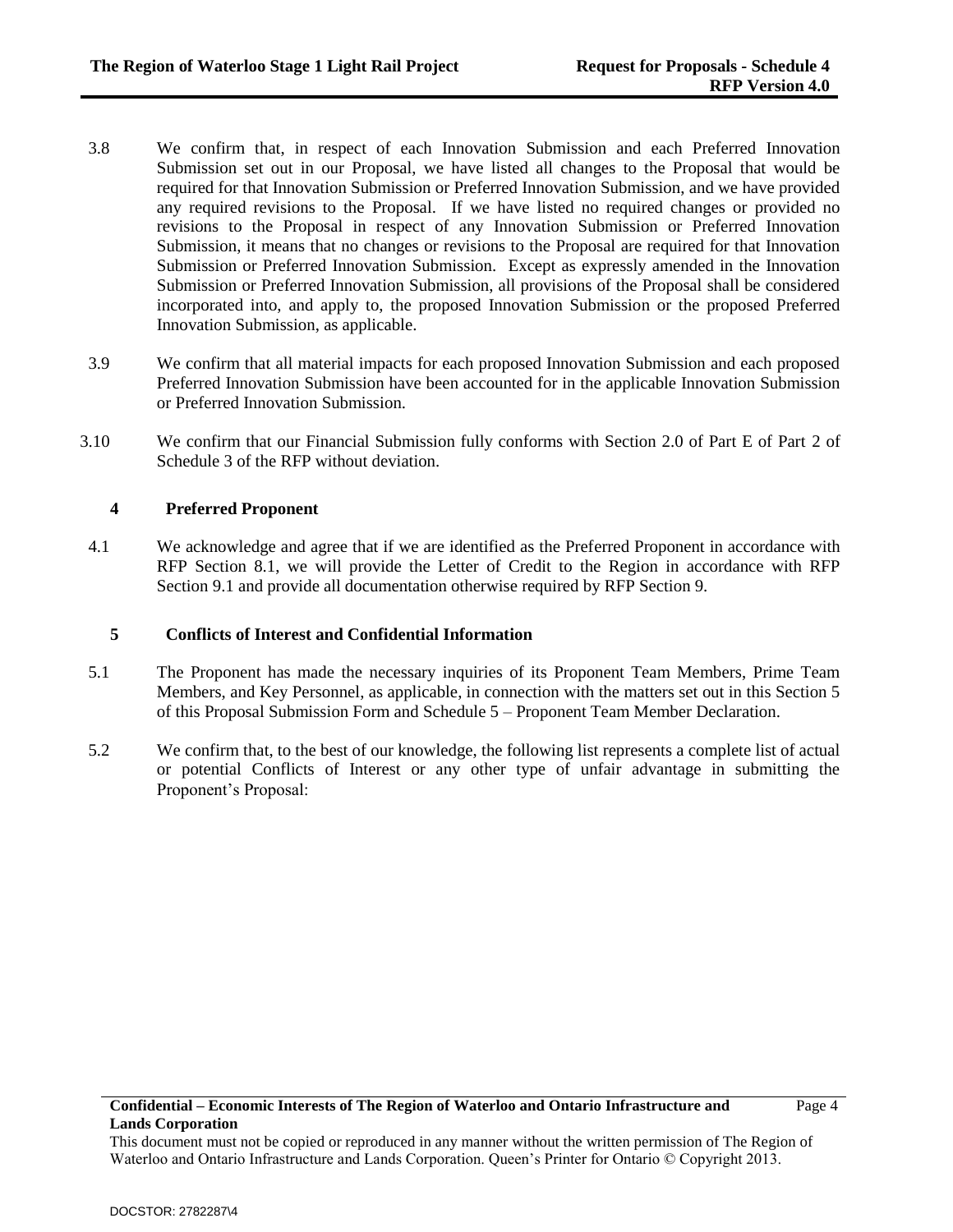| <b>Name of Party</b> | <b>Details of Actual or Potential Conflict of</b><br><b>Interest or Instance of Unfair Advantage</b> |
|----------------------|------------------------------------------------------------------------------------------------------|
|                      |                                                                                                      |
|                      |                                                                                                      |
|                      |                                                                                                      |
|                      |                                                                                                      |

# 5.3 We confirm that the following individuals participated in the preparation of our Proposal:

| <b>Name of Party</b> | <b>Business Address and Telephone Number</b> |
|----------------------|----------------------------------------------|
|                      |                                              |
|                      |                                              |
|                      |                                              |
|                      |                                              |

5.4 We confirm that, except as listed in the chart in this section or as provided by the Region during the RFP Process, we have not had access to, Confidential Information of the Region.

| <b>Type of Confidential Information</b> | <b>Description</b> |
|-----------------------------------------|--------------------|
|                                         |                    |
|                                         |                    |
|                                         |                    |
|                                         |                    |

**IN WITNESS WHEREOF** the Proponent has executed this Proposal Submission Form as of the date indicated below.

### **Confidential – Economic Interests of The Region of Waterloo and Ontario Infrastructure and Lands Corporation**

This document must not be copied or reproduced in any manner without the written permission of The Region of Waterloo and Ontario Infrastructure and Lands Corporation. Queen's Printer for Ontario © Copyright 2013.